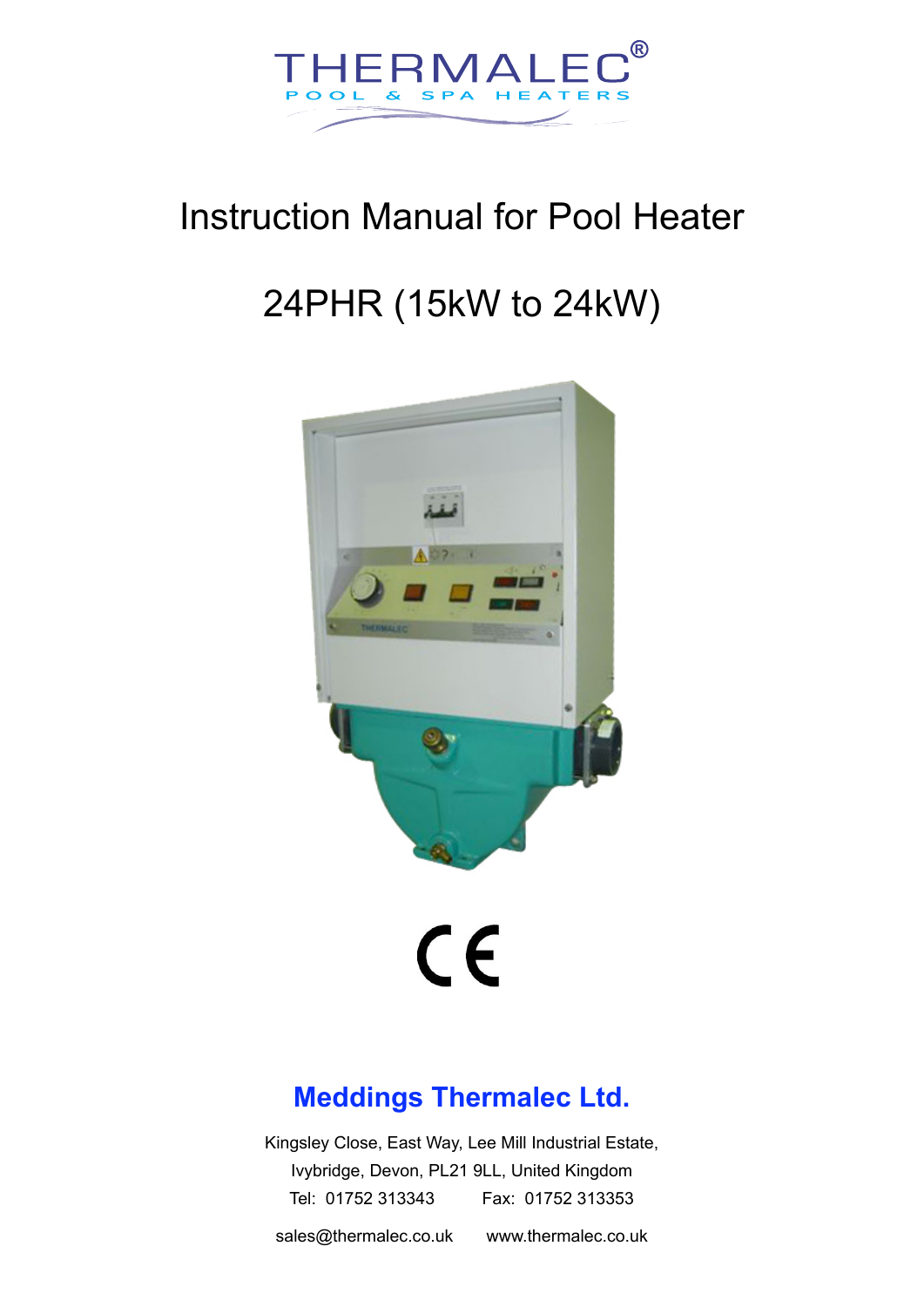#### **1) INTRODUCTION**

The Thermalec PHR heater is designed for use with swimming pools, spas and other similar installations. To prevent damage to the heater it must not be operated unless it is fully flooded with a sufficient flow of pool water. An interlock is fitted, ensuring that the heater cannot be operated unless the filter pump is running.

A temperature controller is fitted to allow control of the water temperature in the range 15 to 45°C. The maximum water temperature is limited to 52°C by a safety thermostat.

The heater is designed to have a maximum operating pressure of 2 bar (30 psi). Exceeding this limit will operate the pressure relief valves located on the heater vessel.

The IP rating of the heater is IP21 and it should be installed in a weatherproof enclosure with good drainage

The pool temperature will gradually rise if the heater has been sized according to our published sizing charts. Our Economy 7 charts are sized such that in early May (of an average year) an outdoor pool with a solar cover will reach the required temperature in about five nights. The actual time taken to reach temperature is determined by the ambient air and water temperatures and by the overall heat losses from the pool.

#### **2) INSTALLATION**

**Regulations & Codes of Practice**. The heater should be installed by a competent person in accordance with the relevant standards for the country of use. In the UK these standards are BS 7671 (IEE Regulations, 16th Edition) and the SPATA standards. Electrical installations for swimming pools in the UK are classified as 'Notifiable' under Part P of the Building Regulations 2005. This means that a qualified electrician, registered with a self-certification scheme, must carry out the work. Alternatively, another person may carry out the work, but it must be notified to the local authority who will arrange for inspection & testing to be carried out.

#### **Plant Layout.**



Chemical dosing systems should not be installed adjacent to the heater. If installed upstream of the heater it must be before the filter. If installed downstream, a check valve must be fitted to prevent backflow of chemicals when the filter pump is not operating. There should be a drop in level between the pipe leaving the heater and entering the dosing system.

The pipe system should have valves to isolate the heater. A shut off valve should be included in the bypass to stop the flow around the heater when not required. The flow rate through the heater should be chosen with regard to the table below: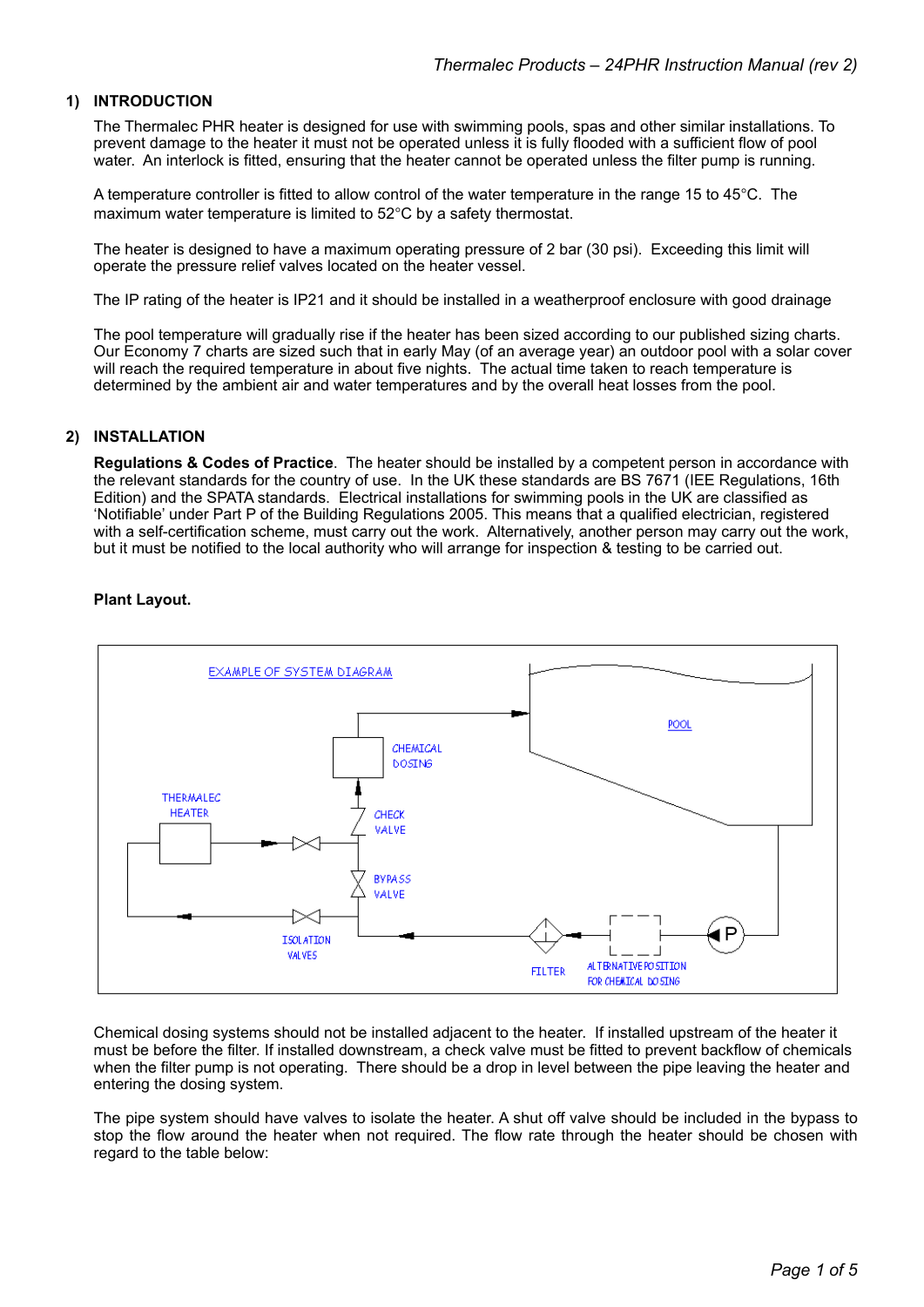| <b>Flow Rate</b>                                                                 | 15kW                       | 18 <sub>k</sub> W          | <b>21kW</b>              | <b>24kW</b>              |
|----------------------------------------------------------------------------------|----------------------------|----------------------------|--------------------------|--------------------------|
| Hard water maximum<br>- use bypass above this rate<br>- minimise scale formation | 4000 gal/hr<br>303 l/min   | 4000 gal/hr<br>303 l/min   | 4000 gal/hr<br>303 l/min | 4000 gal/hr<br>300 l/min |
| Soft water maximum<br>- use bypass above this rate<br>- improves element life    | 2000 gal/hr<br>152 l/min   | 2000 gal/hr<br>152 l/min   | 2000 gal/hr<br>152 l/min | 2000 gal/hr<br>152 l/min |
| <b>Minimum</b>                                                                   | 300 gal/hr<br>$23$ $l/min$ | 360 gal/hr<br>$27$ $l/min$ | 420 gal/hr<br>32 l/min   | 480 gal/hr<br>36 l/min   |

 To calculate the exact flow rate allow the pump to run without the heater on for a few minutes and then take a reading of the thermometer. Then switch the heater on and allow about five minutes for the temperature to stabilise before taking a second reading. The difference between the two readings gives the exact temperature rise for that flow rate. Use the following formulae to establish the rate:

Heater kW rating x 190 Flow (Gallons/hour)  $= -$  Temperature rise in degrees C. Heater kW rating x 14.4 Flow (Litres/min.) = ---------------Temperature rise in degrees C.

**Plumbing.** To enable the supply cable to be inserted through the back panel, allow space behind the heater equal to at least the depth of the heater casing. The minimum clearance above the heater should be 400mm.

Flow direction through the heater is left to right, allowing the temperature controller to sense the temperature coming from the pool. The direction may be changed by reversing the probes of the control thermostat and the safety thermostat, as follows:

- a) Switch heater circuit breakers to OFF;
- b) Switch main power supply and pump interlock supply to OFF;
- c) Remove main cover;
- d) Reverse two probes. Controller probe is situated at the left-hand end of the element plate; the safety thermostat probe at the right (marked with a short length of white sheathing);
- e) Move the thermometer probe to the empty pocket on the left-hand side;
- f) Reinstate the top cover before reconnecting connecting electrical supplies.

Pipe connections are stub flanges to suit 2" nominal bore pipe (uPVC or ABS). If using ABS the solvent jointing compound must be suitable for both materials. Reducers may be fitted to suit smaller pipes. It is not necessary to fit unions either side of the heater as the stub flanges are easily disconnected from the heater, by removing the nuts securing the aluminium backing flanges to the heater. In very tight installations, the studs themselves may be unscrewed.

Levelling Screws are provided for use in the four holes in the base of the heater to level it, but more importantly they will stop the heater rocking on its base. If the heater is shelf mounted, the holes may be used to screw the heater down, either by bolting down with the packing screws from underneath, or by using wood screws from the top. If the heater is connected with rigid pipework and is floor mounting, the levelling screws, together with the pipes and cable will make the heater stable.

**Electrical Installation.** All work must be carried out by a "competent person" as defined in section 2.

To provide earth leakage protection, a Residual Current Device (RCD) must be fitted to installations involving swimming pools or spas. The RCD must be rated to carry the current drawn by the heater (see table below) and the current drawn by other items of equipment on the same supply

Overcurrent protection must also be provided in the form of a Miniature Circuit Breaker (MCB). Due to the continuous high load that will be drawn, MCBs should be rated at least 20% higher than of the current shown below.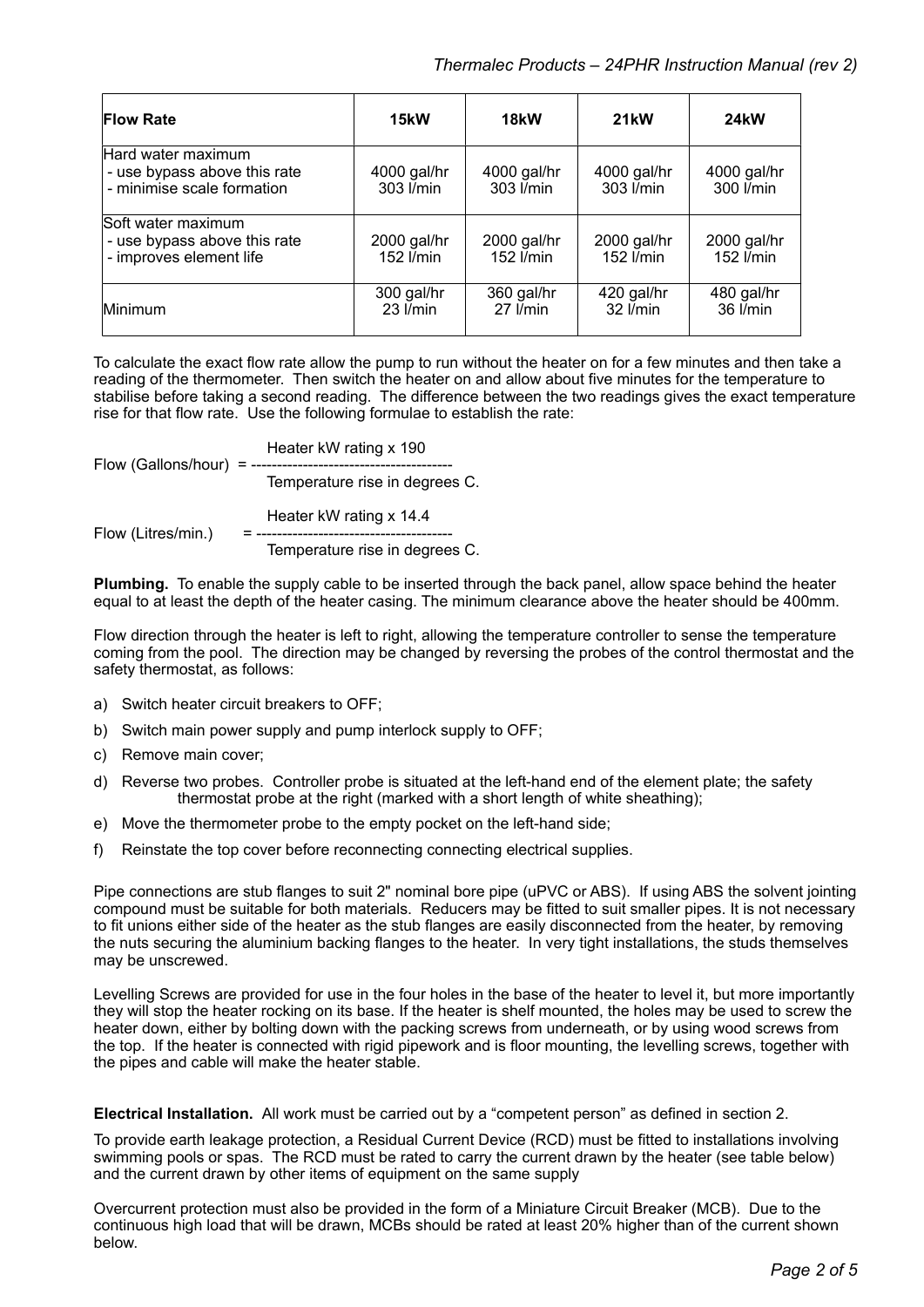| <b>Specific Electrical Supply</b> |          | 15kW               | 18 <sub>k</sub> W  | <b>21kW</b>        | <b>24kW</b>        |
|-----------------------------------|----------|--------------------|--------------------|--------------------|--------------------|
| $230V$ – Single Phase (UK)        |          | 63 Amps            | 75 Amps            | 88 Amps            | 100Amps            |
| $400V$ – Three Phase (UK)         |          | 21 Amps            | 25 Amps            | 29 Amps            | 34Amps             |
| Two Phase / Split Phase           | L1<br>L2 | 31 Amps<br>31 Amps | 38 Amps<br>38 Amps | 42 Amps<br>46 Amps | 50 Amps<br>50 Amps |
| 220V - Single Phase (Euro)        |          | 68 Amps            | 82 Amps            | 96 Amps            | 109 Amps           |
| 380V - Three Phase (Euro)         |          | 23 Amps            | 27 Amps            | 32 Amps            | 37 Amps            |

The size and specification of the cable to the heater should be decided by consulting the regulations stated in section 2. To minimise the effects of volt-drop, the plant room should be located as close as possible to the main electrical supply.

The supply cable enters via the removable plate at the back of the heater. The plate should be drilled out to suit the size of cable gland used. Under no circumstances should cable be installed through the metal plate without the use of a gland. To access the terminals, remove the heater cover and the plastic terminal cover.

All 24PHR heaters are delivered configured for single-phase operation. When connecting for single phase operation the Line conductor must be connected to the L1 terminal, which is physically larger and can accept cables up to 35mm. The neutral and earth conductors must also be connected to the appropriate terminals.

The heater may be modified for three-phase operation by removing the two brown wires linking the L1, L2 & L3 terminals. No modification can be made for split or two phase operation, this must be specifically ordered.

It is vital that all wires are firmly terminated into each terminal; a 6mm spanner should be used to ensure that the clamps are pulled firmly down onto the incoming cable ends. Ensure that the cable is of sufficient diameter to ensure a good clamp is made and, if required, wind a length of copper strand around the other strands to increase the diameter. After termination, check all the cables for tightness and replace both sets of covers.

The heater will not operate without a pump interlock supply that switches 230V ON when the filter pump is running. The live of this supply should be connected to terminal A and the neutral to terminal B of the heater. The supply must be taken from the last device switching the pump to ensure that the heater will switch off at the same time as the filter pump.

This pump interlock supply can also be used to further control the operation of the heater. A timeswitch can be fitted to interrupt the supply to terminal A; ensuring that it can only come on during specific periods of cheap electricity. This is detailed on drawing APH 1319, together with arrangements for an override switch allowing the filter pump to be run continuously.

Thermalec also produce a range of Pool Control Panels, which enable pumps, heating and all other pool items to be controlled from a single control box. All panels are made to order, to match the specific equipment. Please contact the Sales office for more details.

#### **COMMISSIONING**

When using the heater for the first time (or after it has been isolated for the winter) it is vital that the heater is commissioned using the correct procedure. **Failure to do so will result in serious damage to the heater.**

 $\overline{\circ_c}$ 

- g) Check heater circuit breakers are all OFF;
- h) Check main power supply is OFF;
- i) Check filter pump is OFF;
- j) Check heater drain valve is closed;
- k) Set pool temperature controller to less than 15°C;
- l) Check heater isolation valves are OPEN and water is flowing through the heater;
- **m) Check that the heater is full of water before proceeding;**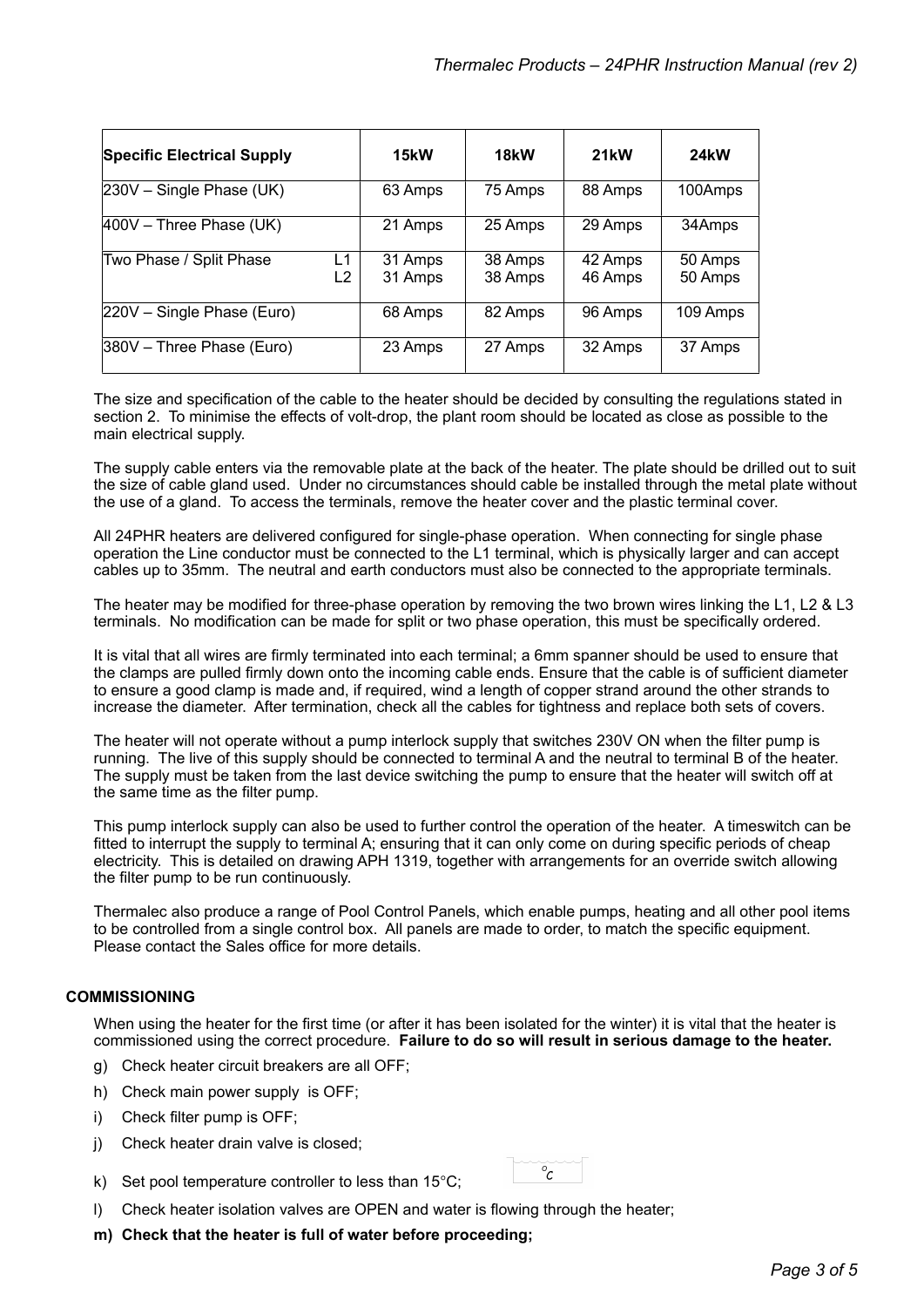- n) Check that timeswitch (if fitted) is on and heater control supply is enabled;
- o) Switch on the Filter Pump **Check positive flow of water into pool**;



Amber pump supply lamp ON

- p) Switch main power supply to ON;
- q) Remove seal from heater circuit breakers and switch ON

Red, White and Amber heater status lamps ON;

r) Set pool temperature controller to desired temperature

Green heater status lamp ON (closing of contactor can be heard);

s) Turn filter pump OFF;



Amber pump supply lamp OFF. Green and Amber heater status lamps OFF;

 $\sigma_c$ 

- t) Turn filter pump ON;
- u) Reset the timeswitch.

#### **3) WINTER ROUTINE**

If the pool is to be closed over the winter damage may be caused by chemically treated water and debris left standing in the vessel. The following procedure should be followed

- a) Switch heater circuit breakers to OFF;
- b) Switch main power supply and pump interlock supply to OFF;
- c) Remove main cover and check main terminals for tightness;
- d) Apply WD40 (or similar to) all electrical components, particularly the contactors;
- e) Close heater isolation valves ;
- f) Empty vessel using drain valve;
- g) Remove drain valve locking screw and check for debris at the bottom of vessel with 6mm dowel rod. If rod cannot be fully inserted then consideration should be given to opening the vessel to remove debris.

If the pool is to be kept in semi-operation during the winter then the heater may only be left full of water if the filter pump is fitted with a frost-stat.

#### **4) FAULT - FINDING**

**Safety Warning.** The electrical supplies to the heater are potentially lethal. All maintenance and repair operations should be carried out by trained personnel, supported by appropriate safe systems of work. Before removing the top cover ensure that, both the main power supply and, the pump interlock supply, are both isolated.

**Status Lamps.** The lamps on the front panel monitor the heater and give indication of any faults that may have developed in the system. The lamps will light in sequence 1 through 6. The green lamps will only light (and the pool water be heated) when the others are all lit. The following actions should be taken if any of these lamps are not lit,

| Colour<br>RED. | <b>Meaning</b><br>Mains supply OK | <b>Action</b><br>Check main supply MCB or RCD has not tripped.<br>Check control fuse (inside unit), spare is provided. |
|----------------|-----------------------------------|------------------------------------------------------------------------------------------------------------------------|
|                | AMBER Pump Interlock<br>supply OK | Check that filter pump running (may be controlled by timer)<br>Check that 230V is present across terminals A and B.    |